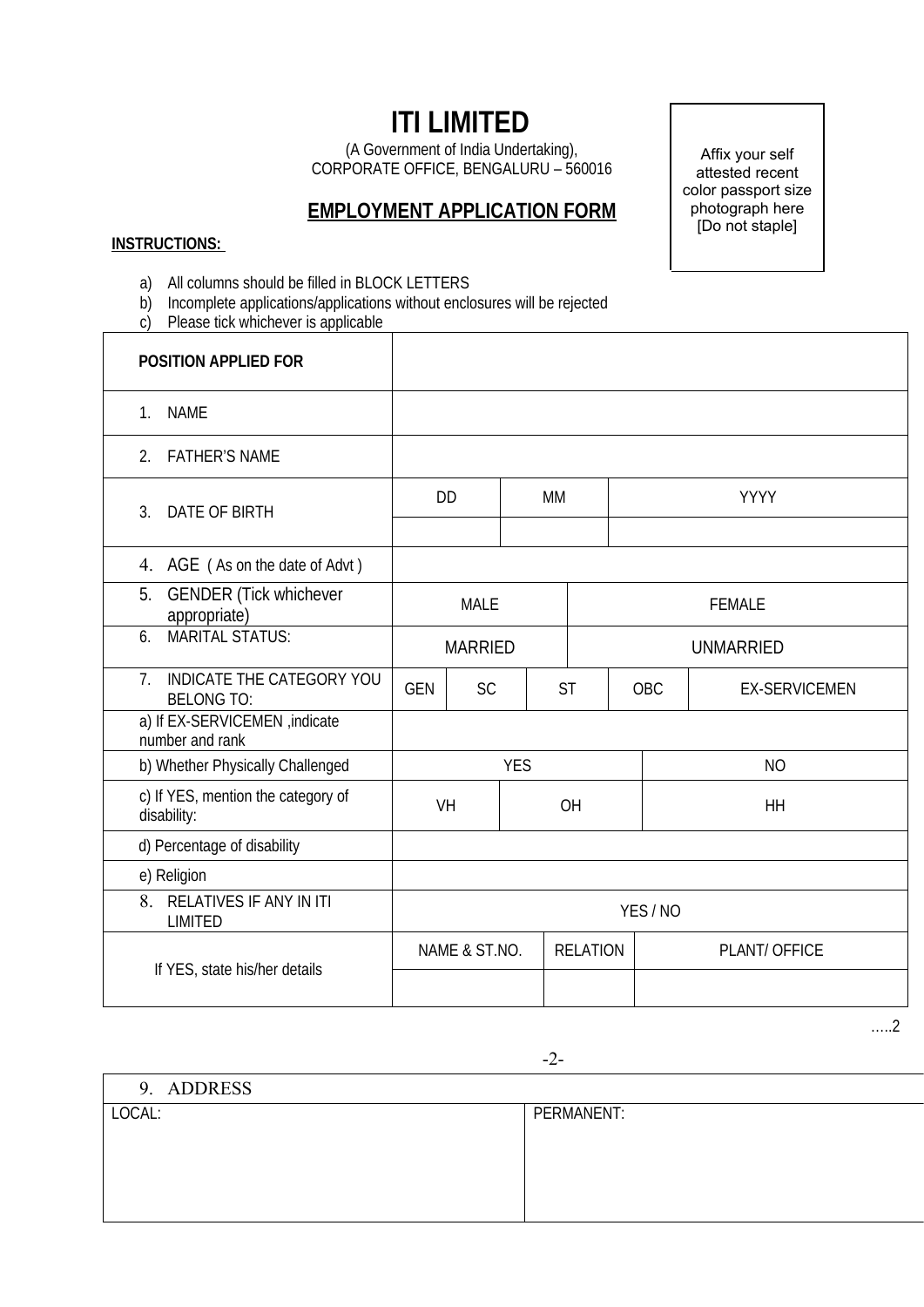| 10. MOBILE NO:                                    |                                                |                              |                                                            |                   |                               |              |                                             |  |  |  |
|---------------------------------------------------|------------------------------------------------|------------------------------|------------------------------------------------------------|-------------------|-------------------------------|--------------|---------------------------------------------|--|--|--|
| 11. TELEPHONE NO WITH STD CODE                    |                                                |                              | (R)                                                        |                   | (0)                           |              |                                             |  |  |  |
| 12. E-MAIL ID                                     |                                                |                              |                                                            |                   |                               |              |                                             |  |  |  |
| 13. LANGUAGES KNOWN: (HIGHLIGHT<br>MOTHER TONGUE) |                                                |                              | <b>READ</b>                                                | <b>WRITE</b>      |                               | <b>SPEAK</b> |                                             |  |  |  |
|                                                   |                                                |                              | 14. ACADEMIC QUALIFICATIONS: (Starting from Matriculation) |                   |                               |              |                                             |  |  |  |
| <b>EXAMN PASSED</b>                               | Whether<br>Full time<br>course<br>[Yes<br>/No] | Duration<br>of the<br>course | Name of the Institution<br>& University                    | Branch/Discipline | Month &<br>year of<br>passing |              | Class / Division obtaine<br>with % of marks |  |  |  |
| SSLC/<br>Matriculation                            |                                                |                              |                                                            |                   |                               |              |                                             |  |  |  |
| PUC/12 <sup>th</sup> standard                     |                                                |                              |                                                            |                   |                               |              |                                             |  |  |  |
| Degree (specify)                                  |                                                |                              |                                                            |                   |                               |              |                                             |  |  |  |
| PG Degree<br>(specify)                            |                                                |                              |                                                            |                   |                               |              |                                             |  |  |  |
| Others (please<br>specify)                        |                                                |                              |                                                            |                   |                               |              |                                             |  |  |  |
|                                                   |                                                |                              |                                                            |                   |                               |              |                                             |  |  |  |
|                                                   |                                                |                              |                                                            |                   |                               |              |                                             |  |  |  |

15. Are you employed in Govt/ PSU/Quasi Govt,if yes have you applied through proper channel.